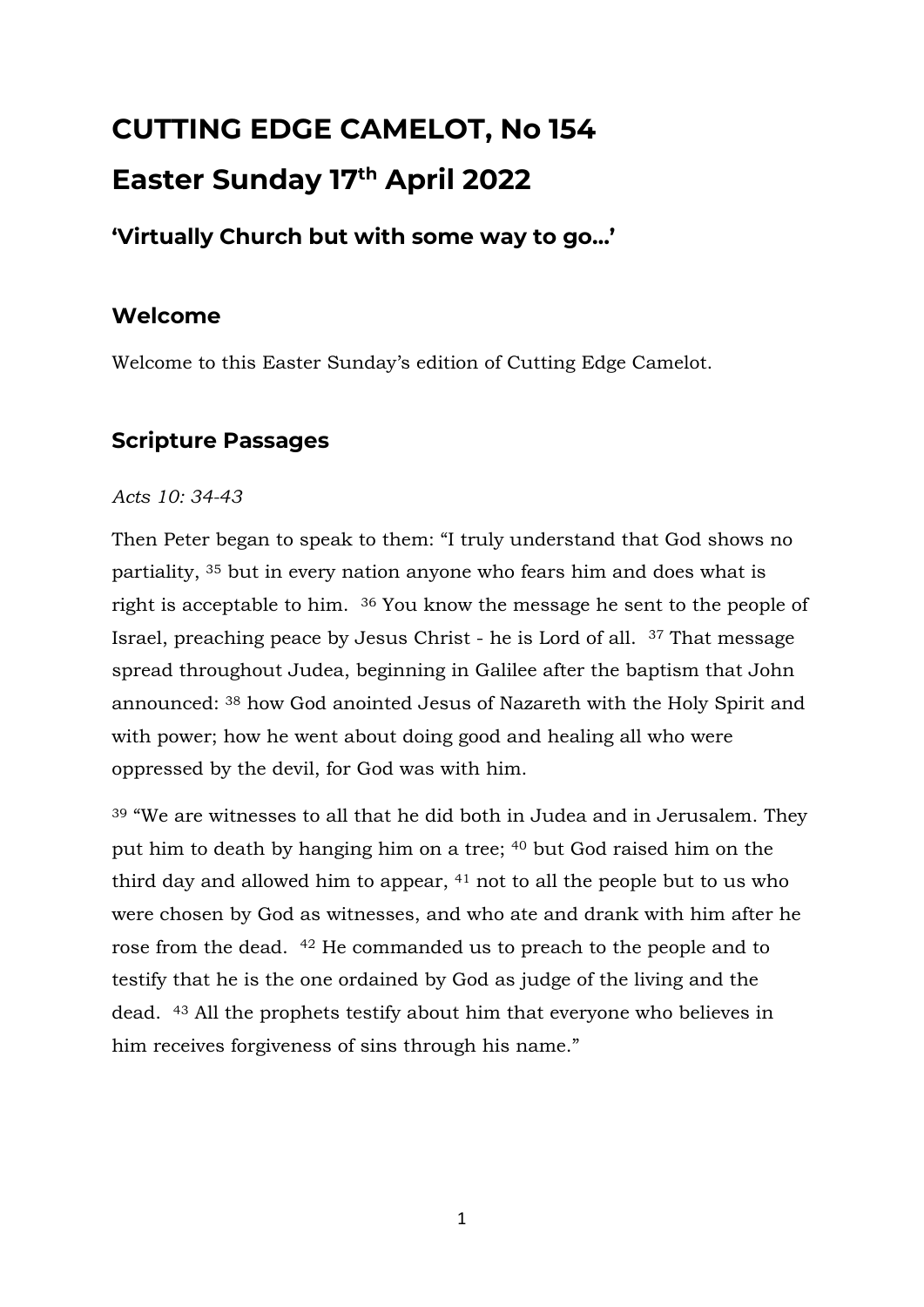#### *Luke 24: 1-12*

But on the first day of the week, at early dawn, they came to the tomb, taking the spices that they had prepared.  $\frac{2}{3}$  They found the stone rolled away from the tomb, <sup>3</sup> but when they went in, they did not find the body.

<sup>4</sup> While they were perplexed about this, suddenly two men in dazzling clothes stood beside them. <sup>5</sup> The women were terrified and bowed their faces to the ground, but the men said to them, "Why do you look for the living among the dead? He is not here, but has risen. <sup>6</sup> Remember how he told you, while he was still in Galilee, <sup>7</sup> that the Son of Man must be handed over to sinners, and be crucified, and on the third day rise again."

<sup>8</sup> Then they remembered his words, <sup>9</sup> and returning from the tomb, they told all this to the eleven and to all the rest.  $10$  Now it was Mary Magdalene, Joanna, Mary the mother of James, and the other women with them who told this to the apostles. <sup>11</sup> But these words seemed to them an idle tale, and they did not believe them. <sup>12</sup> But Peter got up and ran to the tomb; stooping and looking in, he saw the linen cloths by themselves; then he went home, amazed at what had happened.

## **Reflection**

What happens when we experience an event which changes the course of our lives?

Such an event may be expected and joyful such as the birth of a child. Or it may be unexpected and cause great suffering. In the last two years we can think both of the pandemic and of the war in the Ukraine. Were we ready for either of those?

But joyful or sad, expected or unexpected, such events mark a watershed in our lives. There is before and after and life is never the same again.

And yet how do we process these kinds of events?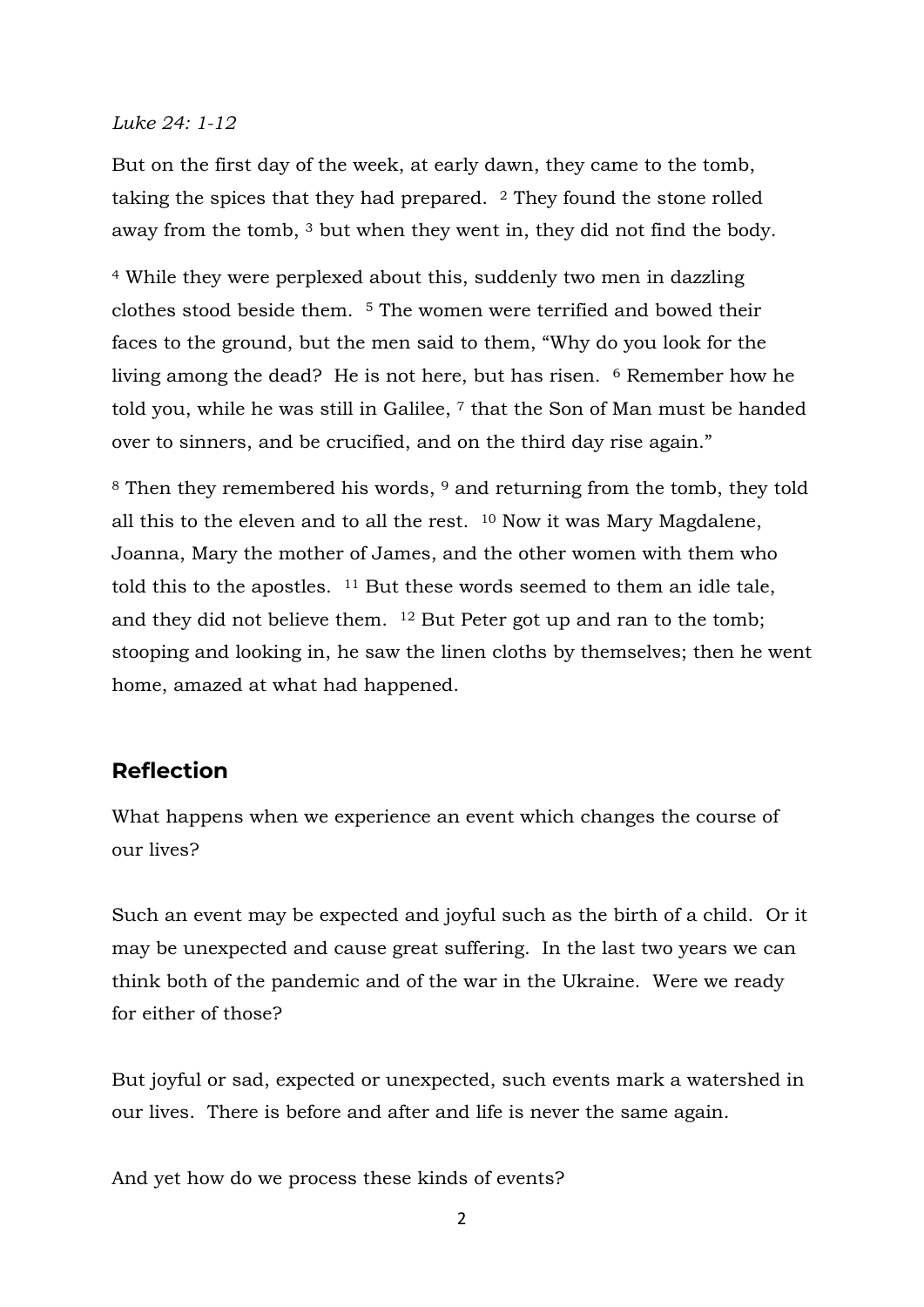Even if what has happened is precisely what we have been expecting it is still never really possible to be prepared. So very often our first reactions contain an element both of shock and of confusion.

And as an attempt to maintain some form of order and control in our lives we may concentrate our efforts on determining precisely what has taken place in factual terms. What time of day was it? What day of the week? Who was there? And who was absent?

That is the beginning of the process of making sense of what has happened. And only when all of this is securely established do we begin to have the space and scope to ask ourselves what it all means.

And then there are the changes to our lives that this event brings in its wake. Even though what has happened is life changing such changes do not usually appear overnight. Rather they work themselves out over the course of many years.

So it is with the Resurrection which we celebrate on this Easter Sunday. We might think that this was surely not an unexpected event so far as the disciples were concerned. And it is true that in His lifetime Jesus had predicted His Resurrection to His disciples a number of times. And yet it seemed that these predictions had simply bounced off them and had not been remembered. The disciples would have no doubt believed in a general resurrection to take place at the end of time. But the resurrection of an individual human being taking place in the course of history? Well, however remarkable that person might have been, that was simply unheard of.

And so for this reason when the disciples listen to the women's account of the empty tomb it just seems like an idle tale and to start off they do not believe them.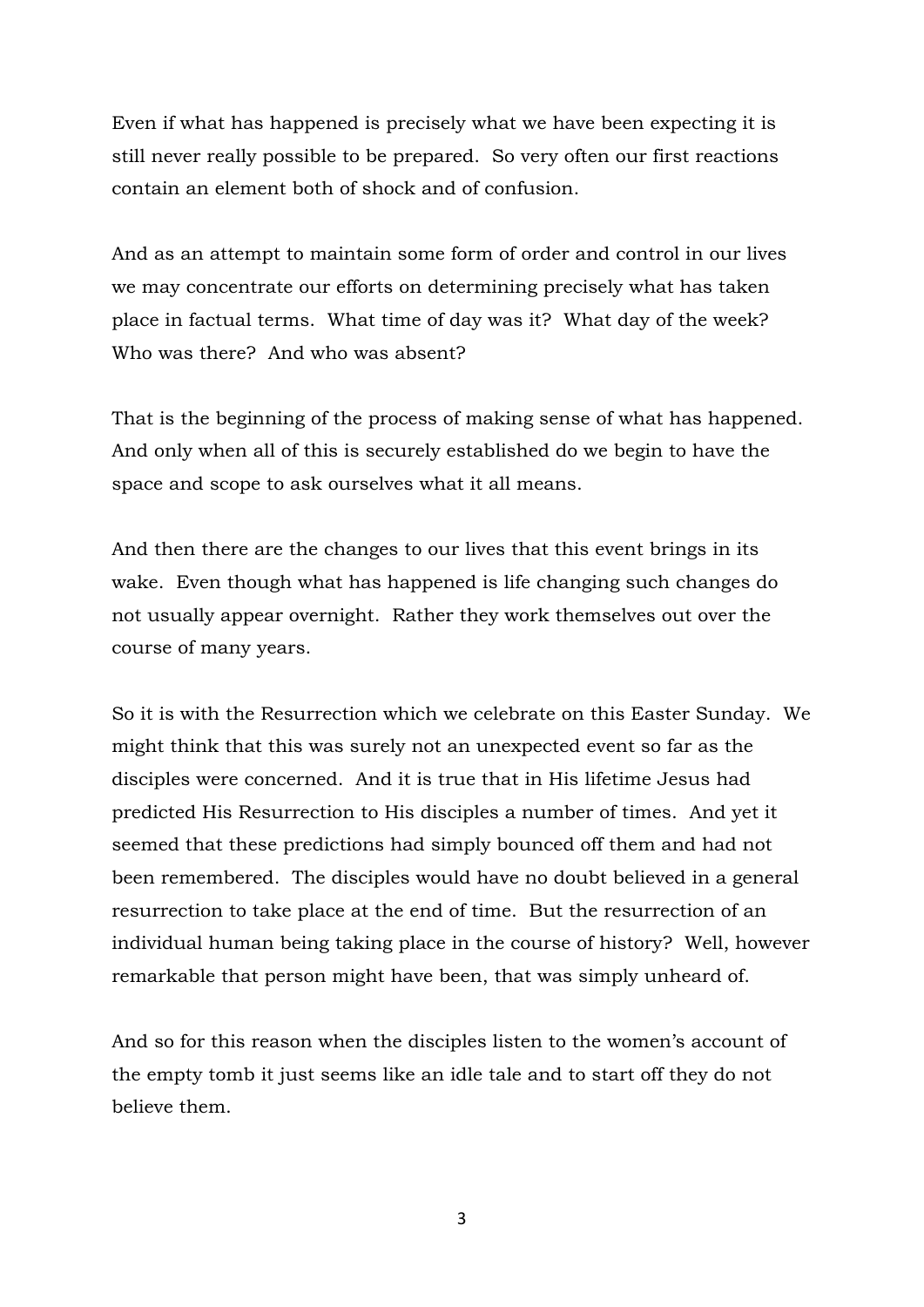At this point indeed all the facts have not yet been established. The women have come to the tomb carrying their spices to look after Jesus' dead body. This, after all, shows very well their expectations. Jesus has died and will continue to be dead. All they can do for Him is to look after the dead body.

And then the unexpected. There is no body. The women find the stone rolled away from the tomb but when they went in they did not find the body.

So it is this fact, that of the empty tomb which first needs to be established and verified. The other disciples simply do not believe the women's account of the empty tomb. They will not accept second hand accounts but need to check out the facts for themselves. So Peter runs to the tomb and looks in. Then he too sees just the linen grave clothes by themselves with no body inside. He accepts that the tomb is indeed empty and goes home amazed at what has happened.

So now he is sure that the tomb is empty because he has checked this out for himself. And yet what he has seen is not the whole picture. There is something which he has not seen. The empty tomb by itself proves nothing. The body is not there. But where is it? It might have been stolen or simply taken to another place.

The Resurrection appearances are still to follow. These will show not simply that the tomb is empty but that Jesus Christ has risen from the dead. In the next chapter of Luke's gospel Resurrection appearances occur first of all to the two disciples on the road to Emmaus and then to the disciples as a whole group on the occasion when Jesus eats a piece of broiled fish to show that He is not just a ghost.

But that is still to come. For the time being, the disciples, both women and men, have to take Jesus' resurrection on trust even if they can verify and make sense of the empty tomb. For the angels have told the women that Jesus is not in the tomb but that He is risen. And they remind them of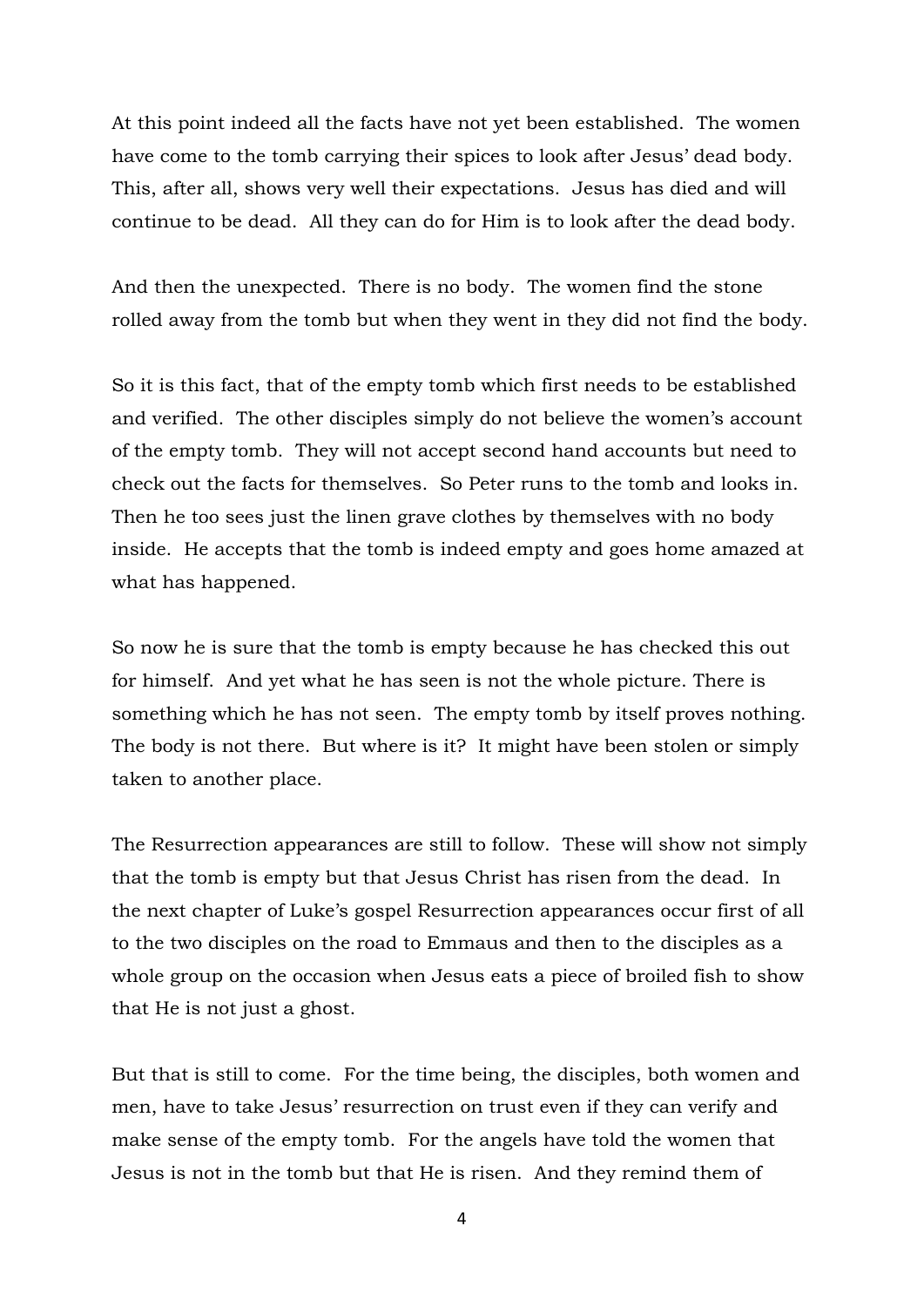Jesus' words that after He has been crucified He will rise again on the third day.

So the knowledge of what has happened is not pieced together all at once. It is built up in stages. Sometimes we too need to digest and make sense of life changing events bit by bit, stage by stage.

So what happened? That's the most immediate task for the disciples to establish as they work through their initial shock and confusion.

But knowing what happened is, of course, only part of what we need to do as we process and make sense of an event that has changed and will continue to change our lives. What happened, yes. But more importantly why did it happen? We can start focussing on that question when we begin to be sure of what has happened.

In our passage from Acts we learn in very concise and compelling terms why Jesus' crucifixion and resurrection happened and what it means for our lives. This passage relates to an incident in the early church where Peter is explaining the gospel in the home of a Roman centurion called Cornelius. This man is a Gentile and he has called together his Gentile friends and family in order to hear what Peter has to say. It is a crucial moment in the missionary activity of the early church.

Peter speaks to them about Jesus and says that 'All the prophets testify about him that everyone who believes in him receives forgiveness of sins through his name.' This then is the purpose and meaning of Jesus' death and resurrection. It is so that we might receive the forgiveness of our sins and enjoy a renewed and restored relationship with God.

What an immense difference to our lives it makes to know that our sins have been forgiven. We can spend hours and days going over the events of our past wishing that we could have done things differently. And yet the past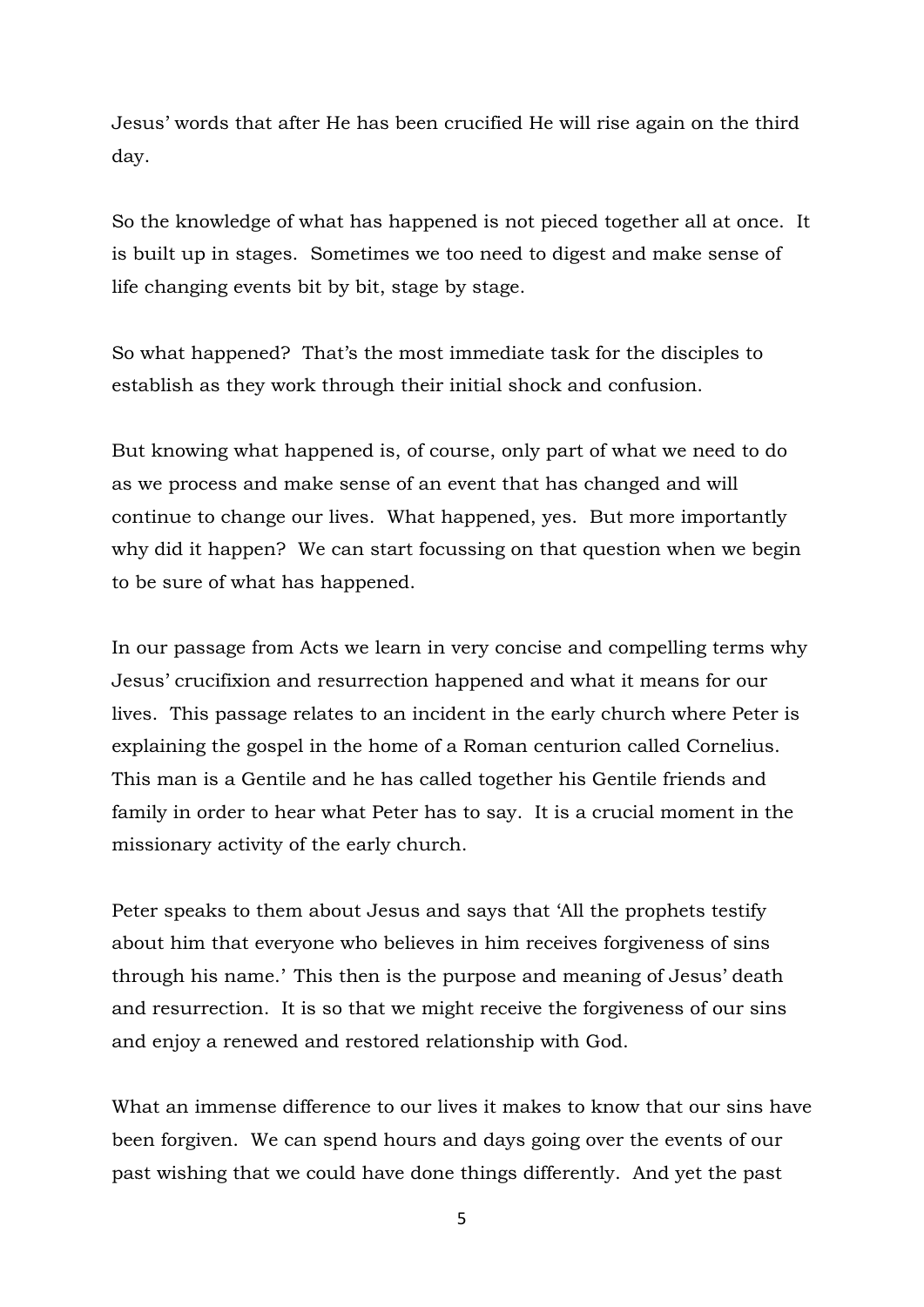cannot be changed in this way, we cannot change what has happened. And yet when we know that our sins have been forgiven it does change the way we look at the past. We come to a place of peace and acceptance where we are no longer crippled by our memories but able to move on into the future with confidence.

The life changing event takes place. It may be expected or unexpected, sad or joyful. But either way it changes our lives for ever.

And we cannot process this all at once. We need time and space. At first our questions may focus on what has happened.

If we are exploring the Christian faith we need to make sense of the Resurrection. Did it happen? Is it true? Or is it just a wonderful fairy story? We need to take time and trouble as we ask these questions. And books and other people can help us with this.

But at a certain point we need to move on from this. Perhaps we have reached a reasonable degree of certainty over what happened rather like the first disciples. But there is a deeper question to be asked. Why did it happen? We move on to reflect on the forgiveness of sins and what this might mean for us. And the more we become familiar with what the Bible has to say about this the deeper this process of reflection and understanding will become.

And this leads to a further question perhaps an even more profound one. And that is what difference does it make to our lives? The lives of the first Christian disciples were turned upside down by the discovery of the empty tomb and the resurrection appearances of the risen Lord Jesus. From a group of frightened and sceptical people meeting behind locked doors they were transformed with extraordinary boldness into people who were willing to risk everything they had, even life itself, for the sake of proclaiming the Christian gospel.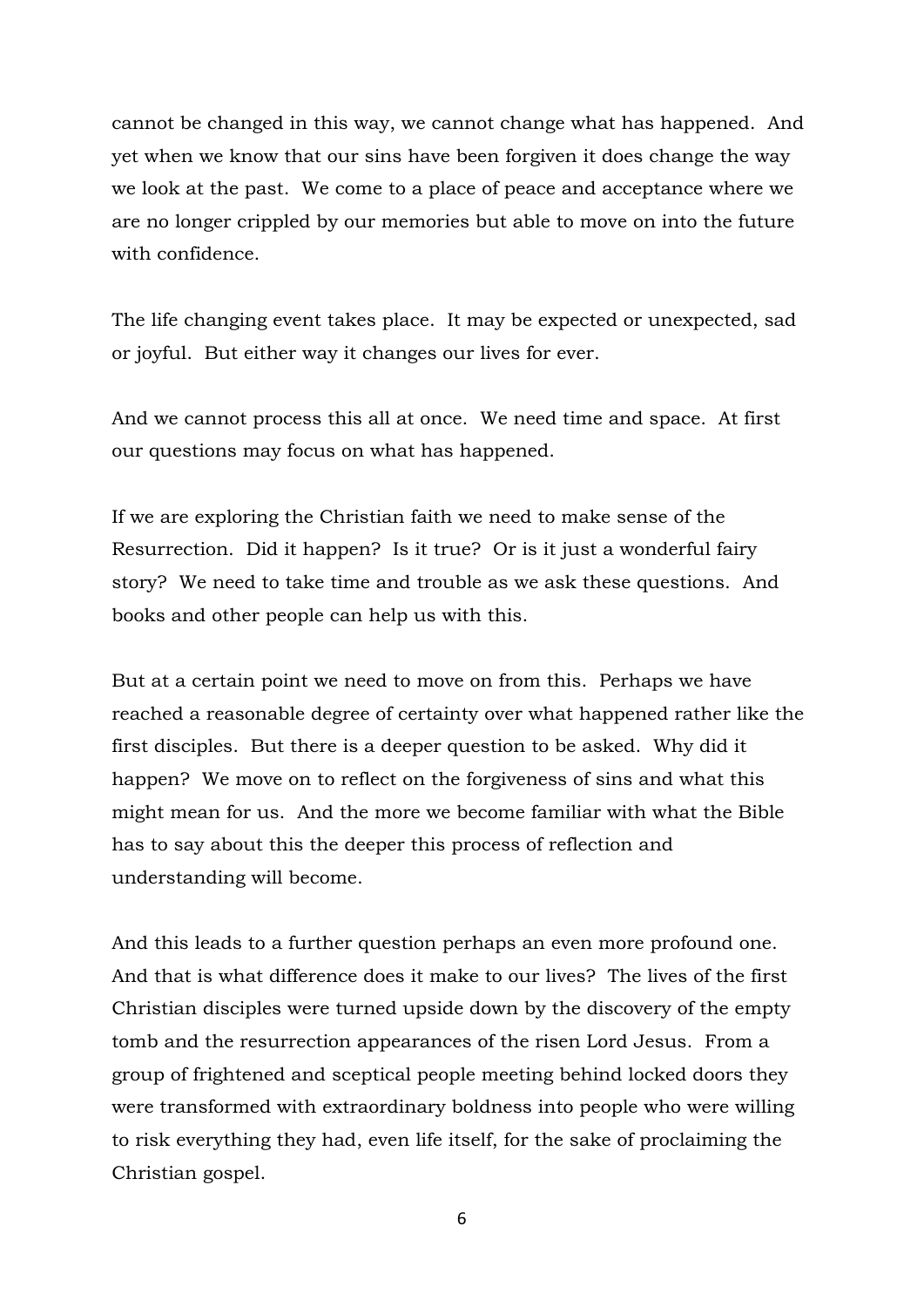For us the changes in our lives which belief in the Resurrection will make are ones that we are likely to notice happening by degrees and over time. This happens as we allow the Holy Spirit to work at a deeper and deeper level in our lives. So we or others may notice us becoming more loving, peaceful, joyful, kind and patient people, more concerned with other people and with a greater sense of purpose in our lives.

And indeed we may been trusting in Christ and in the Resurrection and following Christ for many years. There may have been many deep changes that have already taken place.

And yet there is always something more for God to do in our lives. Perhaps God is challenging us to take a particular step of faith, one that we do not feel entirely comfortable with but which we know is right.

As we remember the first disciples of Jesus this morning on their discovery of the empty tomb and as we find them beginning to make sense of this, we find that we are also looking at ourselves. Where are we on this journey? Seeking to understand and gain assurance of what has happened at a factual level? Reflecting on what it all means? Taking it on board and allowing God to make deep and long lasting changes in our lives? Being challenged to take a specific next step of faith?

Wherever we are we need to remember and trust the words of the angels to the women at the tomb concerning Jesus, 'Why do you look for the living among the dead? He is not here, but has risen.'

*Tristram*

#### **Points for Prayers**

• Making sense of the Resurrection and the difference which it makes to our lives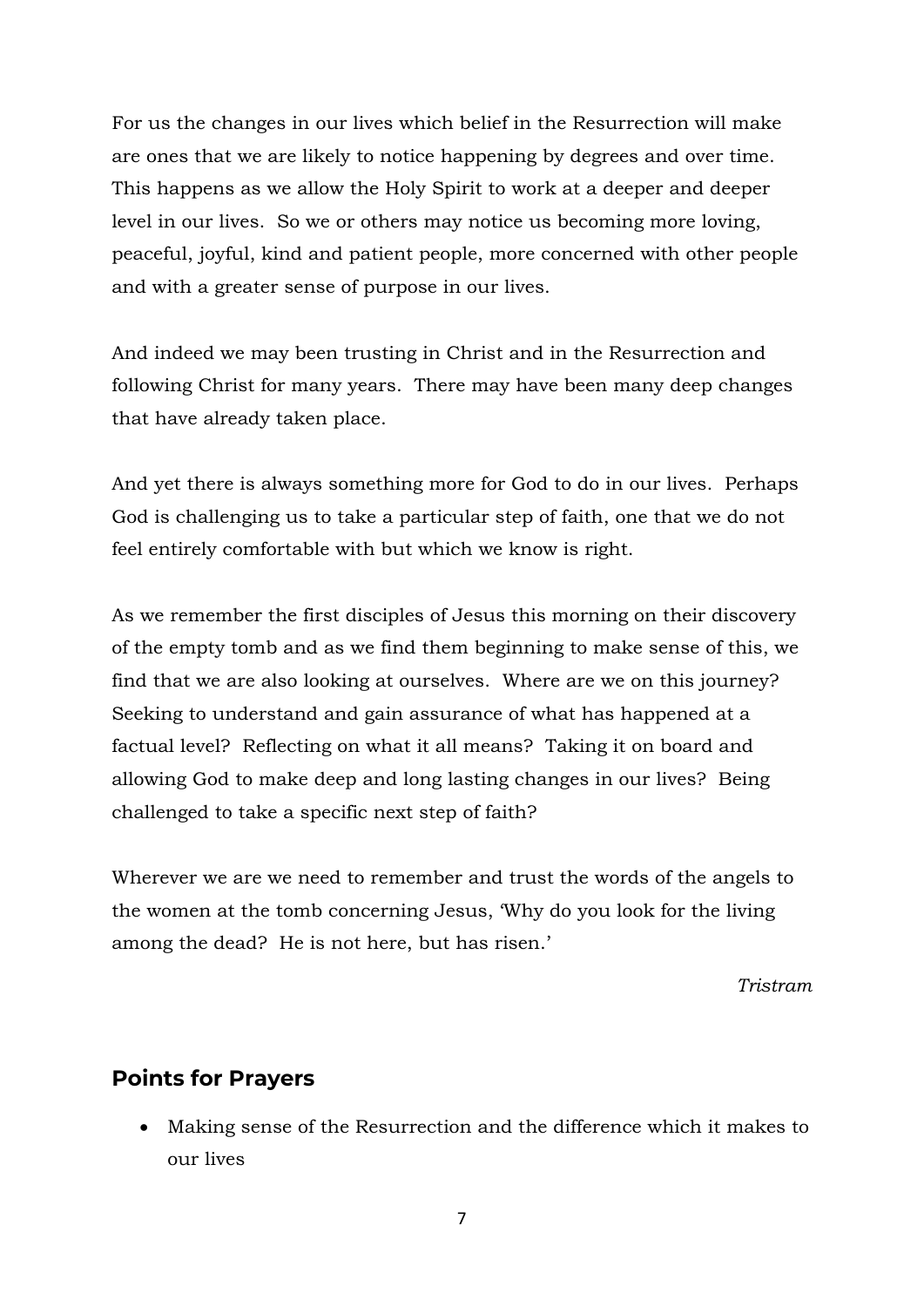- Our Easter services
- Peace and justice to prevail in the conflict between Russia and the Ukraine and for humanitarian efforts to help all those harmed by the conflict
- Continuing prevalence of covid cases and continued thanksgiving for the care, skill and courage of all healthcare workers
- Those whom we know who are facing illnesses of all kinds and have recently been bereaved
- Bishop Ruth and the rest of the Diocesan staff as they take on additional responsibility in this vacancy in See
- For the choice of a new Bishop, someone who shares God's heart for this Diocese
- For Elliscombe House in Higher Holton now reopened and for its first residents
- For schoolchildren, teachers and parents during the school holiday period
- Prayers and thanksgiving for contributions to the foodbanks and for those helping to take these to the foodbanks.

# **Hymn**

A traditional Easter hymn is 'Thine be the glory.'

# **Services for Easter and next week**

| Easter Sunday 17th April | 9.30 am Communion, South Cadbury      |
|--------------------------|---------------------------------------|
| Easter Sunday 17th April | 9.30 am Communion, Compton Pauncefoot |
| Easter Sunday 17th April | 9.30 am Communion, Blackford          |
| Easter Sunday 17th April | 11.00 am Communion, North Cadbury     |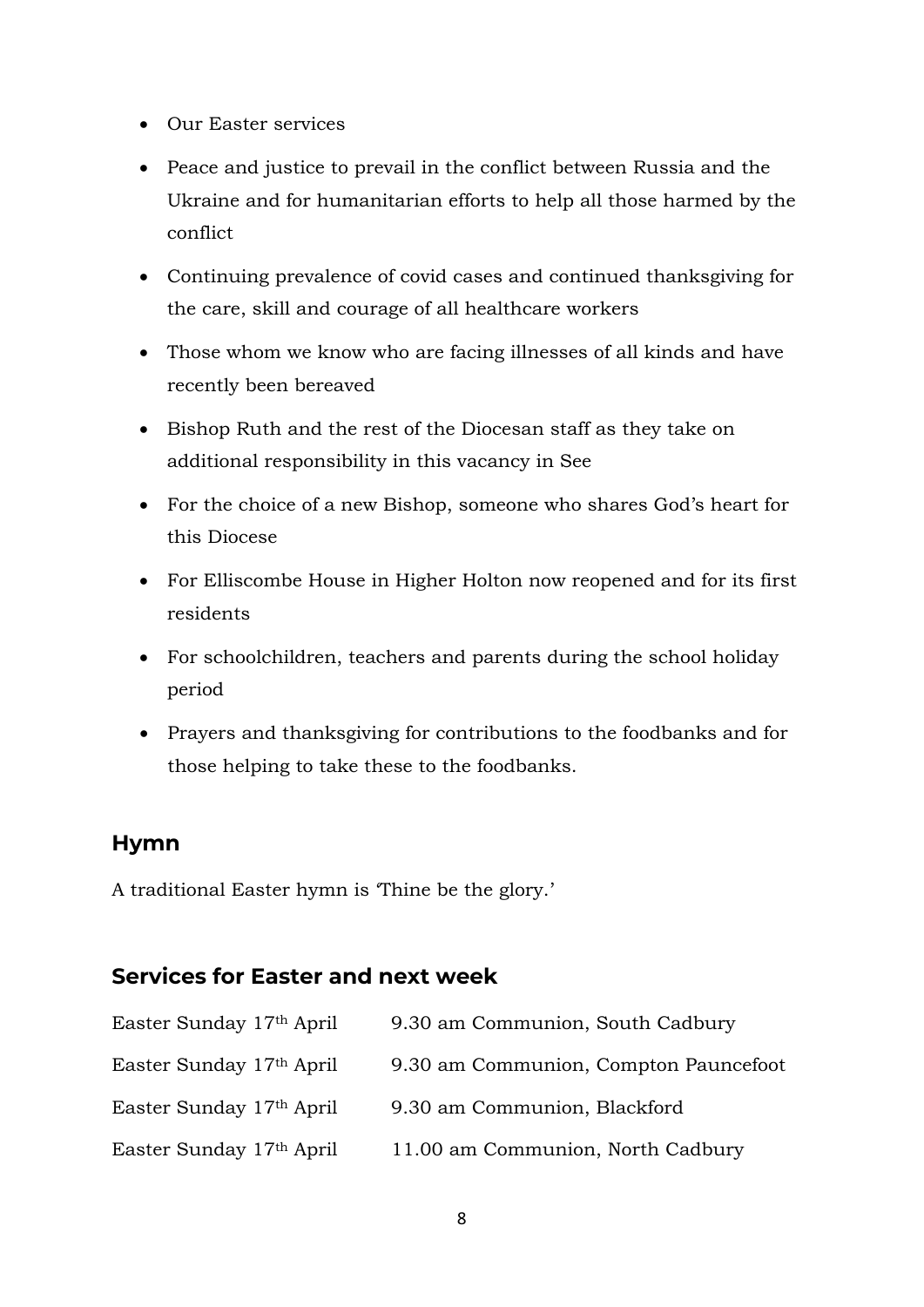| Easter Sunday 17th April | 11.00 am Communion, Maperton                     |
|--------------------------|--------------------------------------------------|
| Easter Sunday 17th April | 11.00 am Communion, Holton                       |
| Easter Sunday 17th April | 11.00 am Communion (extended,<br>North Cheriton) |
| Easter Sunday 17th April | 6.30 pm Evensong (with Comm), Yarlington         |
| Sunday 24th April        | 8.00 am Communion, Blackford                     |
| Sunday 24th April        | 9.30 am Communion, South Cadbury                 |
| Sunday 24th April        | 9.30 am Matins, Compton Pauncefoot               |
| Sunday 24th April        | 9.30 am Morning Worship, North Cheriton          |
| Sunday 24th April        | 11.00 am Communion, North Cadbury                |
| Sunday 24th April        | 11.00 am Communion, Holton                       |
| Sunday 24th April        | 11.00 am Sunday Worship, Yarlington              |
| Sunday 24th April        | 6.30 pm Evening Service, Galhampton              |

## **Excalibur**

Excalibur is back in paper form. It contains details of Camelot people, a record of baptisms, weddings and funerals undertaken through the church in the Camelot Parishes. The April edition of Excalibur has now been published online at camelotparishes.co.uk.

## **The Parish Office**

If Rob is not in the Office during normal office hours please contact him via email (office@camelotparishes.org.uk) or on 01749 850934.